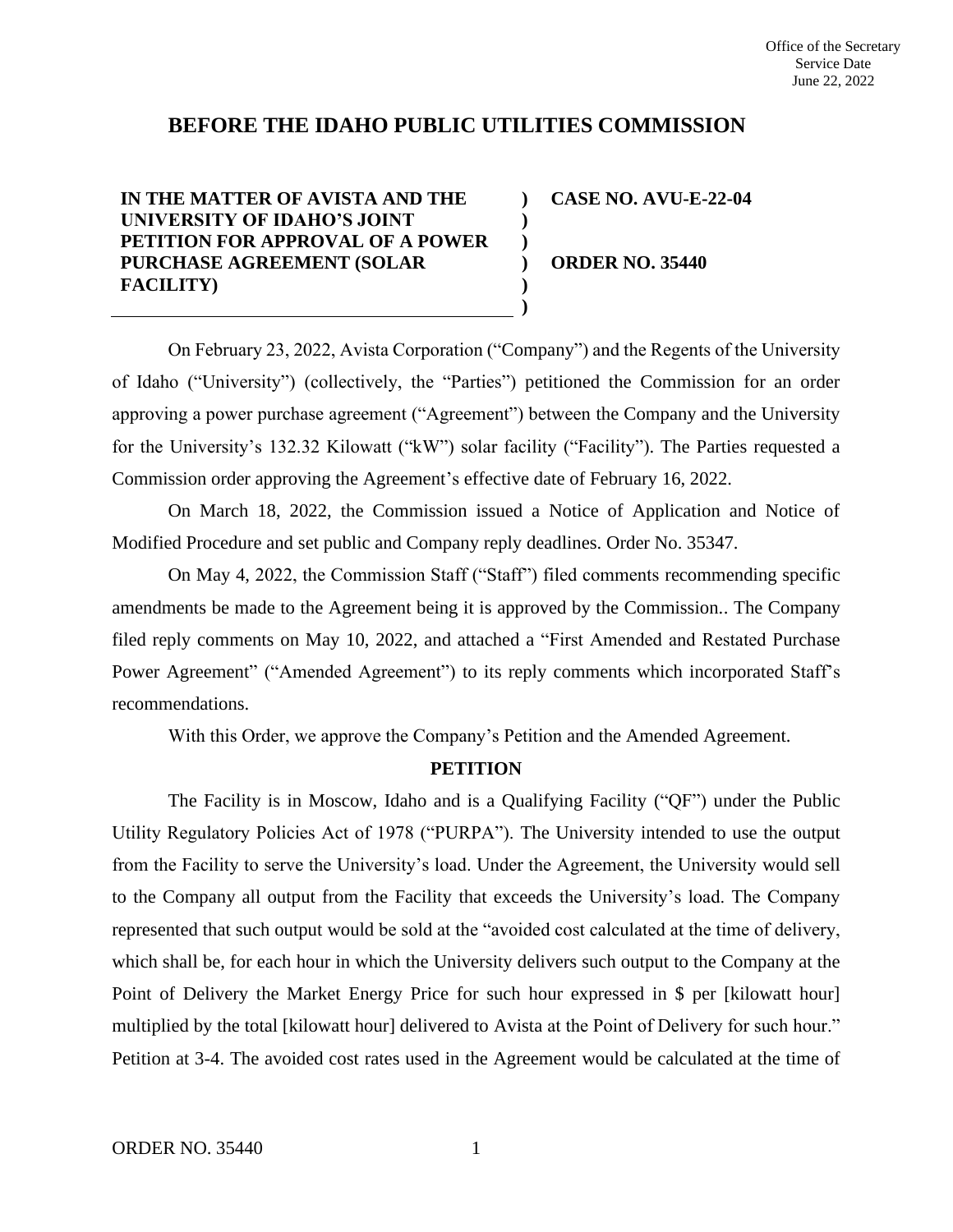delivery, using the PowerDex hourly Mid-Columbia ("Mid-C") index price, or other mutually agreed-to index. The term of the Agreement is for two years from February 16, 2022.

# **STAFF COMMENTS**

Based on its review, Staff recommended the parties make the following changes to the Agreement: (1) remove the option, "other mutually agreed-to index"; (2) set avoided cost rates at 85 percent of the PowerDex hourly Mid-C index price and apply this rate for any potential lapsed contract period; and (3) update Article 21 to ensure any amendment or modification did not become valid without Commission authorization.

Staff further recommended the Parties verify that the Nameplate Size and the Maximum Generation Injection at Point of Interconnection amounts in the Agreement were correct. Staff Comments at 2.

### **1. Avoided Cost Rates**

Staff noted the Agreement proposed to use the "PowerDex hourly Mid-C index price"—a purely market-based rate—as the avoided cost rates in the Agreement. *Id.* at 3. Staff noted that market-based rates for legally enforceable obligation purchases have been approved by the Commission before and did not disagree with allowing these rates in the Agreement. *Id.* 

That said, Staff recommended the Parties remove the option of "other mutually agreed-to index" in Articles 1.16 and 5.2 of the Agreement because to change the Agreement to use another market price index the Parties would need to obtain prior Commission approval.

Staff further recommended that an 85 percent adjustment factor be applied to the PowerDex hourly Mid-C index price for avoided cost rates for non-firm energy generation, consistent with prior Commission orders.

# **2. Nameplate Size and Maximum Generation Injection at Point of Interconnection**

Staff noted that Exhibit A of the Agreement stated that the Nameplate Size and the Maximum Generation Injection at Point of Interconnection were the same. However, Staff further noted that Federal Energy Regulatory Commission ("FERC") Form 556 for the Facility indicated otherwise. Thus, Staff recommended that the Parties verify that the Nameplate Size and the Maximum Generation Injection at Point of Interconnection were correct. Staff believed the Maximum Generation Injection at Point of Interconnection would account for any consequential line losses between the Facility and the Point of Interconnection.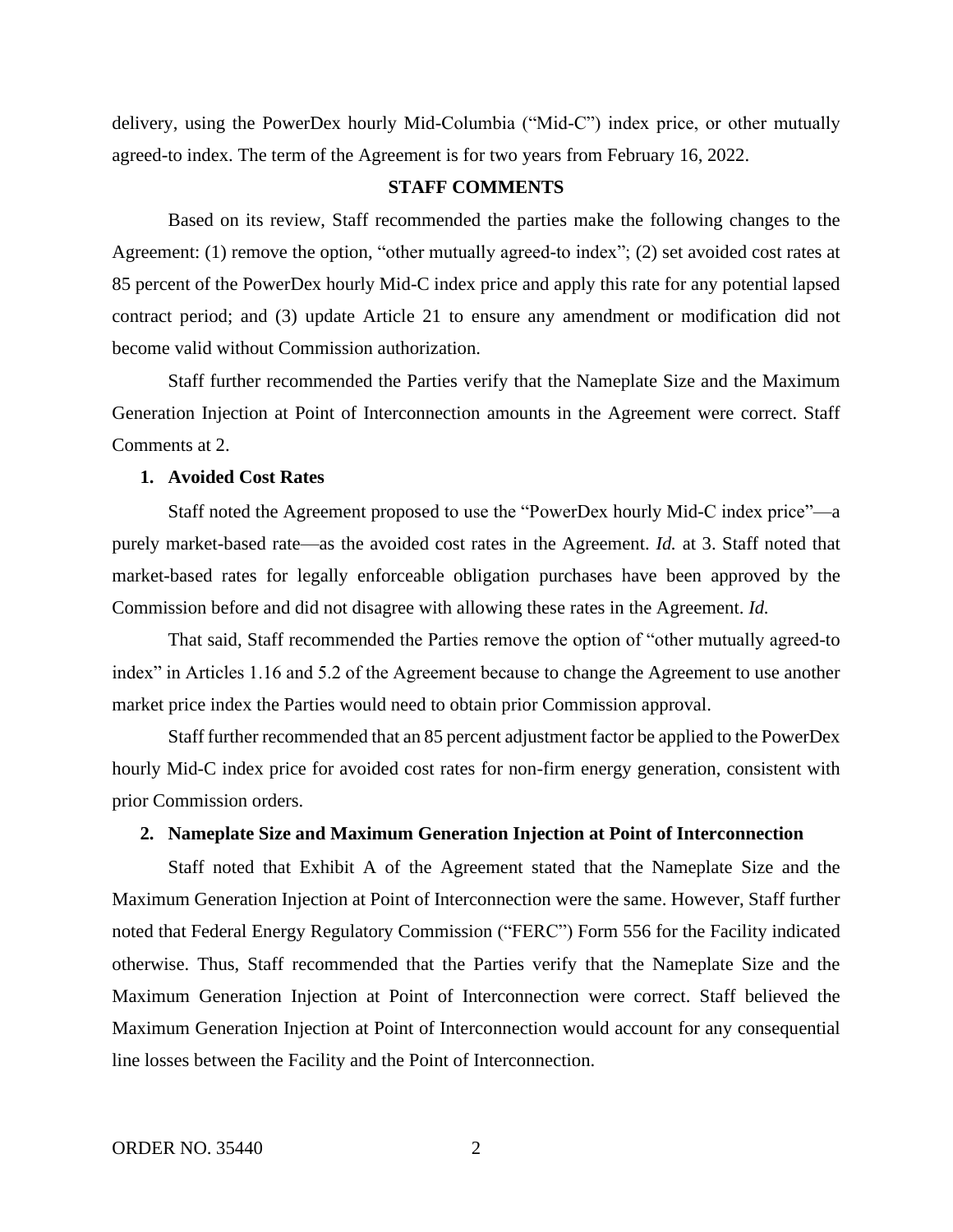#### **3. Lapsed Contract Period**

Staff recommended that if the final approved effective date resulted in a lapsed contract period that required retroactive rates, the Parties use 85 percent of the PowerDex hourly Mid-C index price for the energy delivered during the lapsed contract period.

### **4. Article 21: AMENDMENT**

Staff believed that Article 21 of the Agreement, which states that, "[n]o change, amendment or modification of any provision of this Agreement shall be valid unless set forth in a written amendment to this Agreement signed by both Parties," should include additional language reflecting that Commission approval was required for any amendment to the Agreement to become valid.

Staff recommended the Parties file an updated agreement as a compliance filing to reflect Staff's recommended changes.

# **COMPANY REPLY COMMENTS**

The Company filed reply comments stating that it agreed with all of Staff's recommendations and that it followed them. The Company filed the Amended Agreement which incorporated all of Staff's recommendations as an attachment to its comments.

# **COMMISSION DISCUSSION AND FINDINGS**

The Commission has jurisdiction over this matter under *Idaho Code* §§ 61-501, -502, and -503. *Idaho Code* § 61-501 authorizes the Commission to "supervise and regulate every public utility in the state and to do all things necessary to carry out the spirit and intent of the [Public Utilities Law]." *Idaho Code* §§ 61-502 and -503 empower the Commission to investigate rates, charges, rules, regulations, practices, and contracts of public utilities and to determine whether they are just, reasonable, preferential, discriminatory, or in violation of any provision of law, and to fix the same by order. In addition, the Commission has authority under PURPA and FERC regulations to set avoided costs, to order electric utilities to enter fixed-term obligations for the purchase of energy and capacity from QFs, and to implement FERC rules. The Commission may enter any final order consistent with its authority under Title 61 and PURPA.

The Commission has reviewed the record, including the Company's Filing, Staff's comments, and the Company's reply comments. The Amended Agreement incorporates all of Staff's recommendations. We find it to be fair, just, and reasonable to approve the Company's Amended Agreement that was filed with its reply comments.